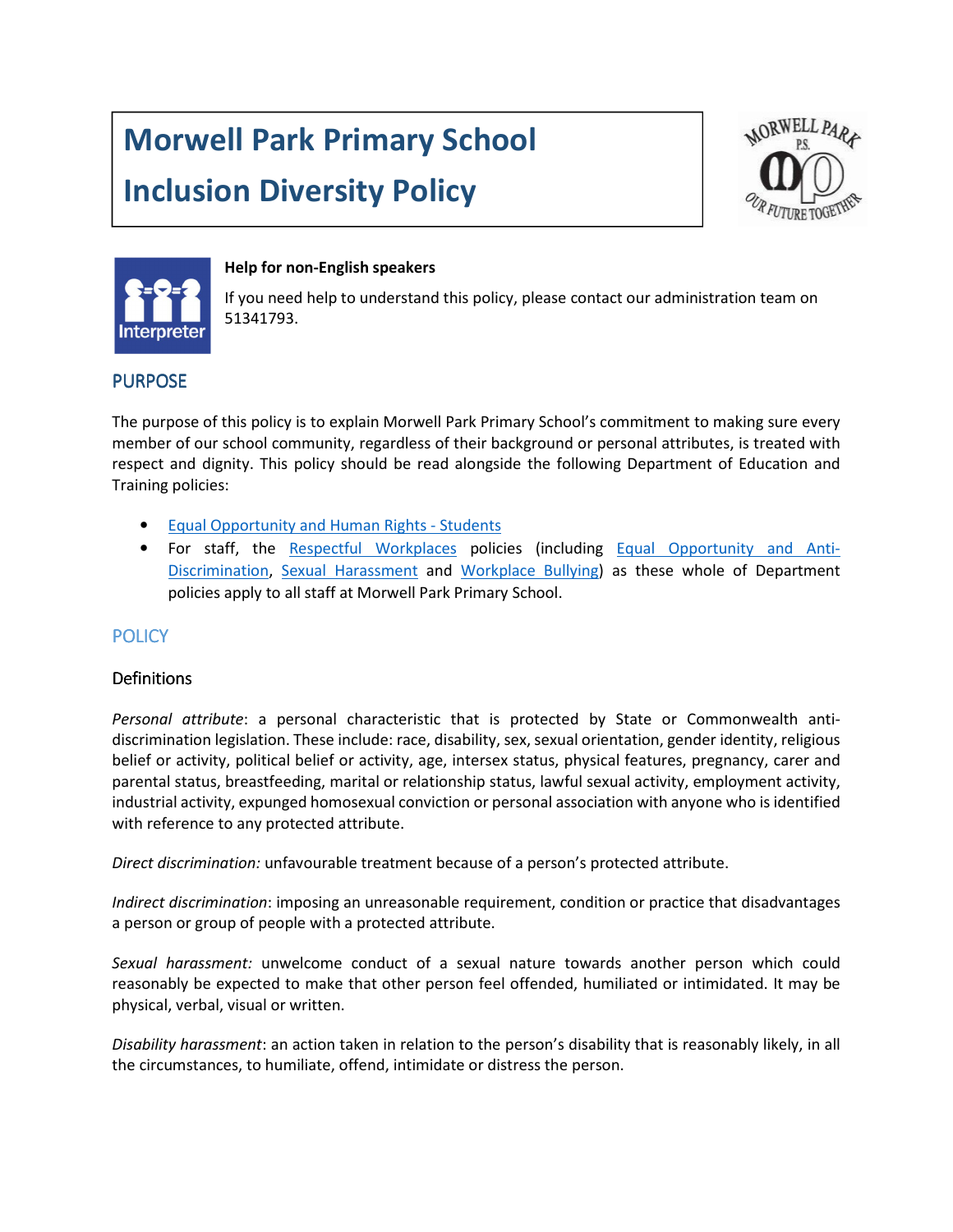Vilification: conduct that incites hatred towards or revulsion or severe ridicule of a person or group of people on the basis of their race or religion.

Victimisation: subjecting a person or threatening to subject them to detrimental treatment because they (or their associate) has made an allegation of discrimination or harassment on the basis of a protected attribute (or asserted their rights under relevant policies or law).

#### Inclusion and diversity

Morwell Park Primary School strives to provide a safe, inclusive and supportive school environment which values the human rights of all students and staff.

Morwell Park Primary School is a school of approximately 390 children, situated in the Latrobe Valley. The school currently has seven year-level flexible learning teams with all teachers working collaboratively within year level teams. The school is located on a very attractive setting with recently completed major construction works. In conjunction with the relatively recent BER (Building Education Revolution) building we now have a completely refurbished school.

Morwell Park staff members are very dedicated and there is a strong culture of teamwork and tolerance. The school has strong and supportive parent bodies including School Council and Parent Association. Our students come from diverse backgrounds with numerous support programs in place

At Morwell Park Primary School our vision is to improve our students' quality of life through the realisation of potential. We do this by providing equal opportunities for learning success to all students regardless of ability or background. By setting clear behaviour expectations and focusing on developing students' social skills and emotional regulation, we can expect to see improved academic outcomes for our students.

Morwell Park Primary School is committed to creating a school community where all members of our school community are welcomed, accepted and treated equitably and with respect regardless of their backgrounds or personal attributes such as race, language, religious beliefs, gender identity, disability or sexual orientation so that they can participate, achieve and thrive at school.

Morwell Park Primary School acknowledges and celebrates the diversity of backgrounds and experiences in our school community and we will not tolerate behaviours, language or practices that label, stereotype or demean others. At Morwell Park Primary School we value the human rights of every student and we take our obligations under anti-discrimination laws and the Charter of Human Rights and Responsibilities seriously.

Morwell Park Primary School will:

- Actively nurture and promote a culture where everyone is treated with respect and dignity
- ensure that students are not discriminated against (directly or indirectly) and where necessary, are reasonably accommodated to participate in their education and school activities (eg schools sports, concerts, excursions, school camps) on the same basis as their peers
- acknowledge and respond to the diverse needs, identities and strengths of all students
- encourage empathy and fairness towards others
- challenge stereotypes that promote prejudicial and biased behaviours and practices
- contribute to positive learning, engagement and wellbeing outcomes for students
- respond to complaints and allegations appropriately and ensure that students are not victimised.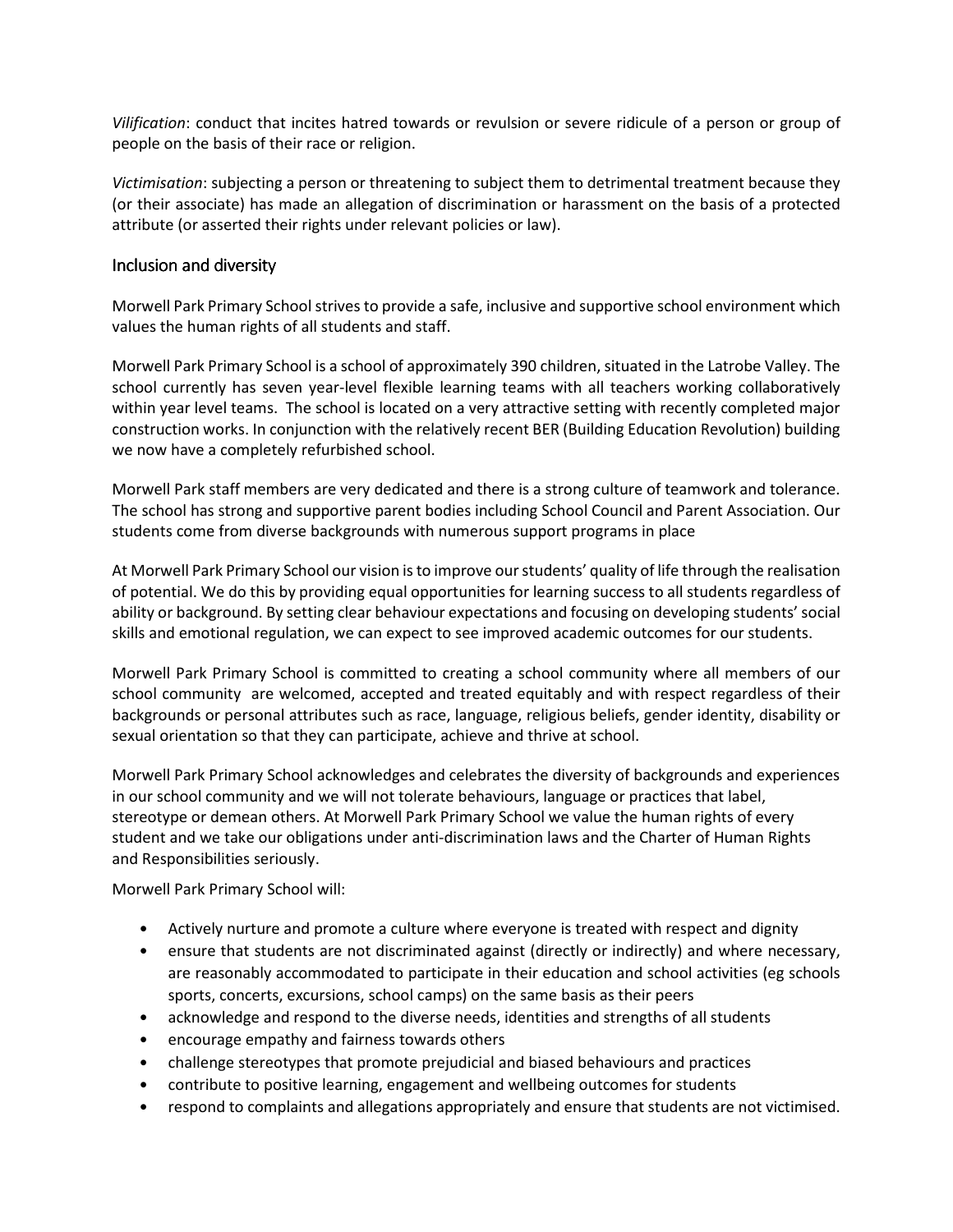At Morwell Park Primary School we strive to achieve an inclusive culture which respects and acknowledges the uniqueness of individuals and the community. We encourage this through programs such as:

- Respectful Relationships
- Explicit social skills instructions for Tier 2 & Tier 3 students
- Berry Street Education Model:
- $\triangleright$  Module 1: Body
- $\triangleright$  Module 2: Relationships
- Module 3: Stamina
- $\triangleright$  Module 4: Engagement
- $\triangleright$  Module 5: Character

Bullying, unlawful discrimination, harassment, vilification and other forms of inappropriate behaviour targeting individuals or groups because of their personal attributes will not be tolerated at Morwell Park Primary School. We will take appropriate measures, consistent with our Student Wellbeing and Engagement and Bullying policies to respond to students who demonstrate these behaviours at our school.

Students who may have experienced or witnessed this type of behaviour are encouraged to speak up and to let their teachers, parents or carers know about those behaviours to ensure that inappropriate behaviour can be addressed.

#### Reasonable adjustments for students with disabilities

Morwell Park Primary School also understands that it has a legal obligation to make reasonable adjustments to accommodate students with disabilities. A reasonable adjustment is a measure or action taken to assist students with disabilities to participate in their education on the same basis as their peers. Reasonable adjustments will be made for students with disabilities in consultation with the student, their parents or carers, their teachers and if appropriate, their treating practitioners. Our school may consult through Student Support Group processes and in other less formal ways. For more information about support available for students with disabilities, and communicating with us in relation to a student's disability, please refer to our Student Wellbeing and Engagement policy or contact Mr Quirk the Disabilities Co-Ordinator for further information.

#### **COMMUNICATION**

This policy will be communicated to our school community in the following ways:

- Available publicly on our school's website
- Included in staff induction processes and staff training
- Discussed at annual staff briefings/meetings
- Reminders in our school newsletter
- Hard copy available from school administration upon request

#### RELATED POLICIES AND RESOURCES

For staff, please see the Department's Equal Opportunity and Anti-Discrimination Policy, Sexual Harassment Policy and Workplace Bullying Policy which apply to all staff working at our school.